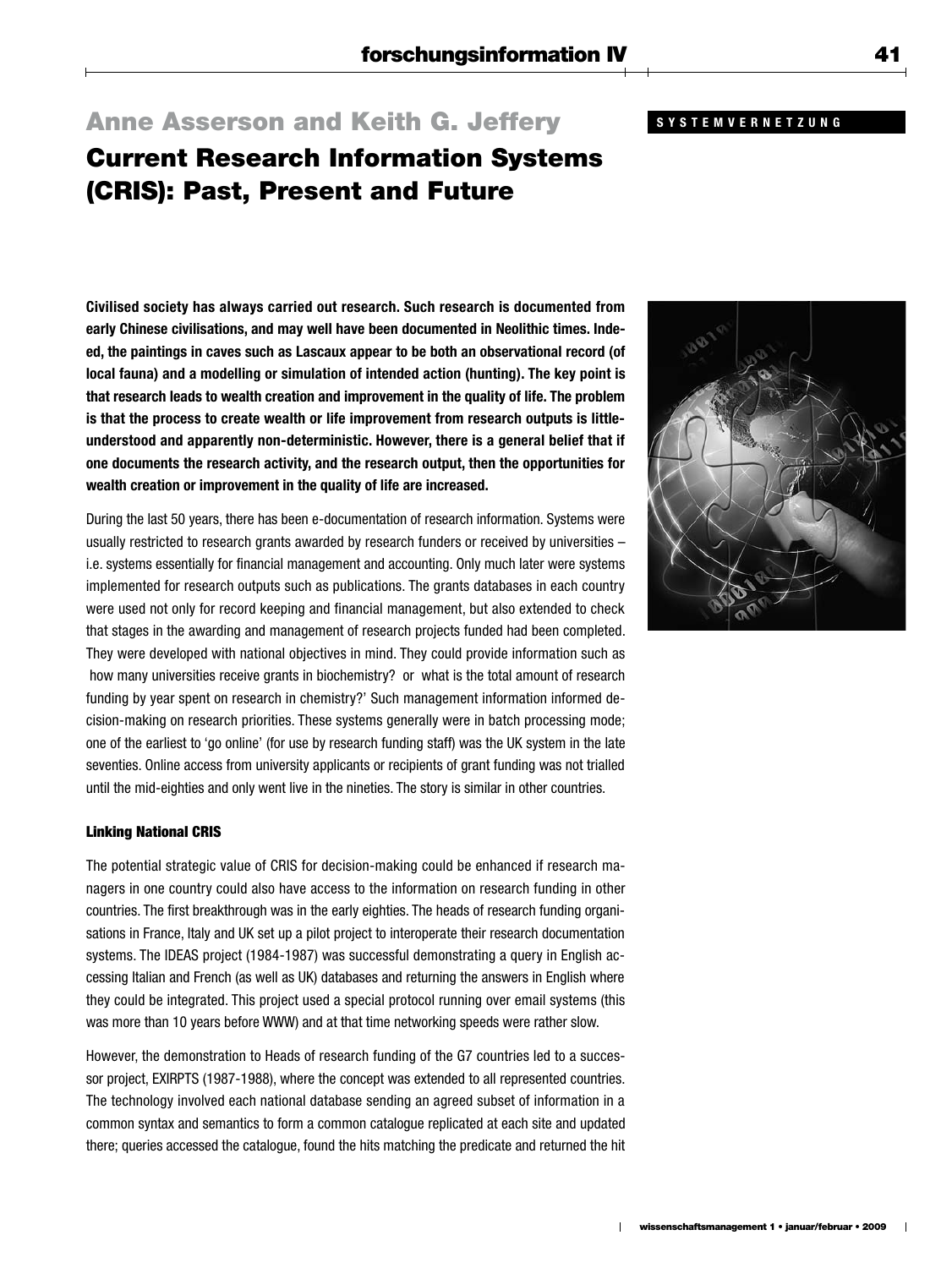list. The user then selected the records of interest and automatically from his local host system requests in the language, syntax and semantics of the target database in each country were sent and answers received and integrated. These two projects demonstrated clearly the need for management and harmonisation of syntax and semantics if the results were to be useful.

#### European CRIS

In the late eighties, informed by IDEAS and EXIRPTS, and stimulated by the conference of European rectors' conferences, the CREST working group of the European Commission (EC) set up a group of experts to agree a common data format for exchange of research information. CERIF (Common European Research Information Format) was released in 1991 as CERIF-91. The format consisted of one record per research project, and had other information as attributes. Subsequent experience with this format proved its deficiencies: the format was too restrictive in that it did not allow multiple occurrences of information in attributes and important relationship information was either lost or not recordable. It was restricted to English and a single (limited) classification system which itself rapidly became out of date.

The deficiencies of CERIF-91 led to the re-forming of the expert group in 1997 and the publication of CERIF-2000. This format is a fully relational structure allowing n:m relationships between all entities. Thus a single record describing a person can be related via relationships with role and time interval to publications (e.g. as author, co-author, reviewer), to research projects (e.g. as grantholder, project leader, researcher), to organisational unit (e.g. as leader, member). Furthermore recursive relationships can be represented such that the relationship between organisational units (e.g. a research group is part of two different departments within one university) can be recorded. CERIF 2000 allows any language for recording and allows multiple classification systems for any major entity/attribute combination. CERIF is an EU recommendation to member states (i.e. effectively an EU standard).

In parallel the ERGO pilot project, based on the protocols and techniques used in EXIRPTS, was implemented with approximately 100,000 records from 20 countries. Unfortunately the EC decided not to fund a full system.

# euroCRIS

euroCRIS has existed informally since the first international CRIS conference in 1991. During much of the nineties euroCRIS existed as the euroCRIS platform for promotion of CRIS best practice. In 2002 euroCRIS was re-founded formally and registered its charter as a not-for-profit organisation in the Netherlands in 2004. Currently with more than 100 members, euroCRIS runs the biennial CRIS conference, organises annual strategic seminars and biannual members' meetings – usually associated with a workshop on a hot topic. euroCRIS was given by the EC the task of maintaining and developing the CERIF standard.

#### CERIF2006

CERIF2006 develops the CERIF concept to its logical conclusion by separating the semantic layer from the syntactic layer. This means that the semantics associated with e.g. the relationship between a person and a research publication can be expressed in any language and with any meaning – but the meaning has to be declared such that it can be understood by others, using the CERIF classification system.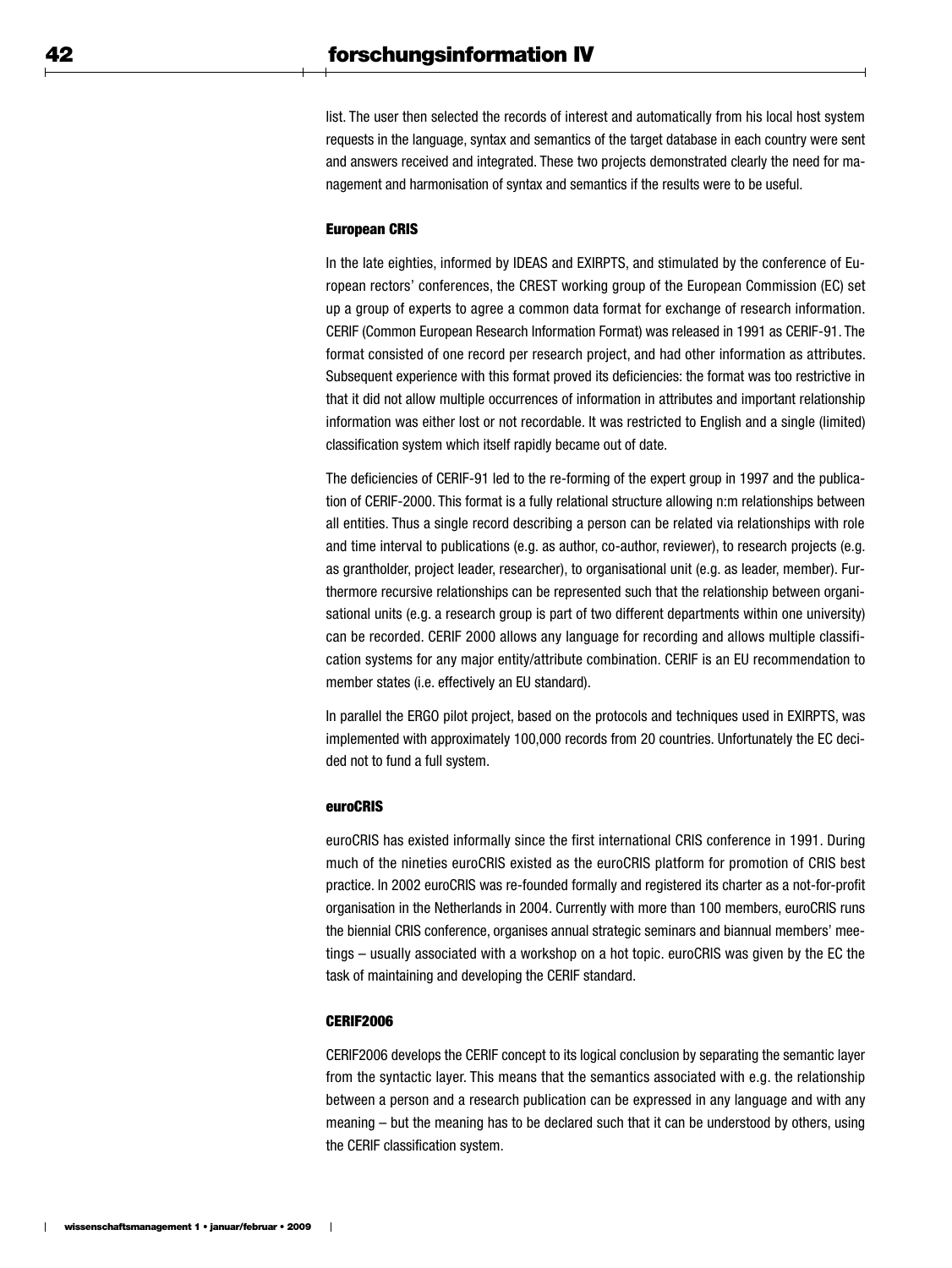# CRIS at the Core of Research Information

During the late nineties and early years of this century, repositories of research publications were constructed, usually utilising the Dublin Core (DC) metadata standard. euroCRIS members realised immediately the potential of CRIS alongside such repositories to give contextual information and also to provide richer metadata which is structured formally (unlike DC) so that it is computer-understandable as well as computer-readable. Furthermore, in some research institutions it was realised that – using a CRIS – one could cross-link publications to research datasets and software, thus providing a very rich environment for the researcher or the reviewer.

During the early years of this century these ideas were extended with proposals that CRIS should be cross-linked to systems in any organisation for finance, human resources, project management, workflow, customer relationship management etc such that management information on research activity (i.e. research information) could be presented – drawn from all these various systems – via a CERIF-CRIS in a homogeneous form for use in decision-making.

euroCRIS now has a vision of CRIS at the core of other systems acting as the cross-linking database system providing homogeneous views over multiple heterogeneous systems in one organisation or across organisations. The vision extends to CRIS in an ambient, mobile computing environment and utilising GRIDs as the e-infrastructure such that CRIS is part of the workbench of a researcher, research administrator, research manager, innovator/entrepreneur, or media specialist.

## CRIS: The future of Europe?

The aim of the ERA (European Research Area) is to achieve a free movement of research and knowledge (researchers, ideas, products, patents, publications, access to facilities and equipment) to parallel that of capital, goods and people (later with services added) in the spirit of the original European Economic Community. This implies information interoperation between heterogeneous national systems recording research information and avoidance of wasteful replication. It also implies interworking of national and EC-funded research initiatives.

The thesis is that research provides raw material for wealth creation and improvement in the quality of life. To this end among the 'Lisbon targets' in 2000, three percent of GDP spent on research by 2010 was included. A recent green paper (http://ec.europa.eu/research/era/pdf/ era\_gp\_final\_en.pdf) highlights what has been achieved and how much more needs to be done.

In the modern IST (Information Society Technologies) world, an e-infrastructure is assumed. It provides networking anywhere with superposed services. For research these services include access to research facilities, support of the research project proposal process, access to the research outputs (products, patents, publications) and support (information and processes) for the researcher, research manager, policymaker, research funder, innovator/entrepreneur and media specialist in their day-to-day work. CERIF-CRIS can provide the basis for these services.

# CRIS Benefits

The benefit to Europe of interoperating CERIF-CRIS is great. Strategists can analyse the research funding of other countries and adjust their plans accordingly. Research Funding organisations can more effectively plan cooperating or competing programmes of research. They can adjust research priorities to coincide with the Framework programmes of the EU. They can also find For further information please access the euroCRIS website, www.eurocris.org